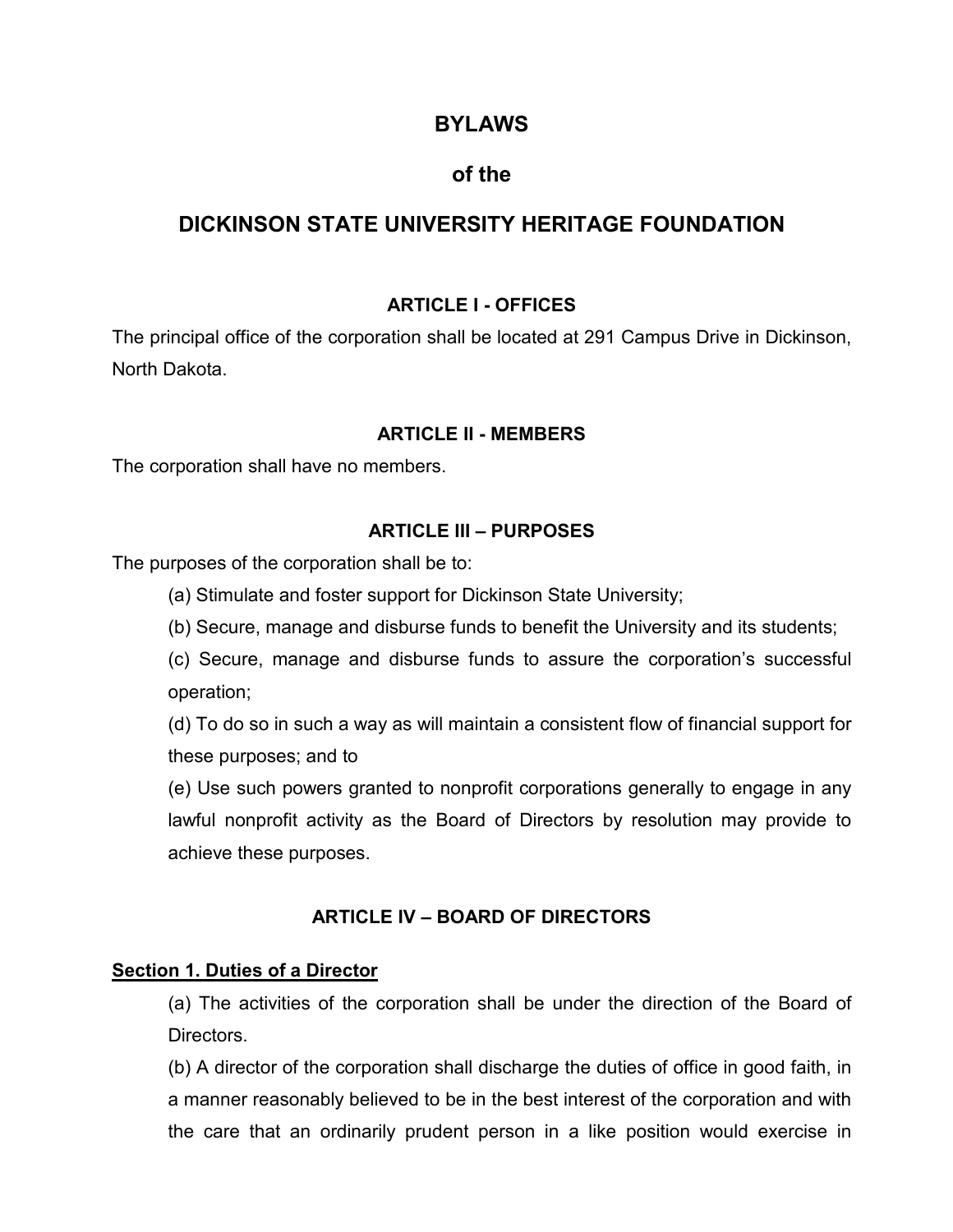similar circumstances. None-the-less, a director of the corporation is not a trustee with respect to the corporation or with respect to property held by it.

(c) Unless the director has information that makes reliance unwarranted, a director of the corporation is entitled to rely on information, including opinions, reports or statements, financial statements and other data:

(i) prepared by those the director reasonably believes to be competent and reliable.

(ii) prepared by counsel, accountants or by other persons with reasonably perceived professional expertise and competence in the matter at hand; or (iii) prepared by the Executive Committee, by a standing committee or by a special committee acting within its authority and whose information the director reasonably believes merits confidence.

## **Section 2. Voting Directors**

(a) The voting directors of the corporation shall consist of no less than fifteen (15) nor more than thirty (30) individuals who shall have attained the age of eighteen (18).

(b) No voting director of the corporation may be a full time or regular part-time employee of the corporation.

(c) Voting directors of the corporation shall be of two types: elected directors and appointed directors.

### **Section 3. Voting Directors – Elected – Number and Term**

(a) There shall be no less than fifteen (15) nor more than thirty (30) elected directors of the corporation.

(b) A full term of office of elected directors shall commence on January 1 of any year and end on December 31 three (3) years hence.

(c) Elected directors may serve for up to three (3) consecutive full terms but a partial term immediately preceding a full term shall not be counted for purposes of this limitation.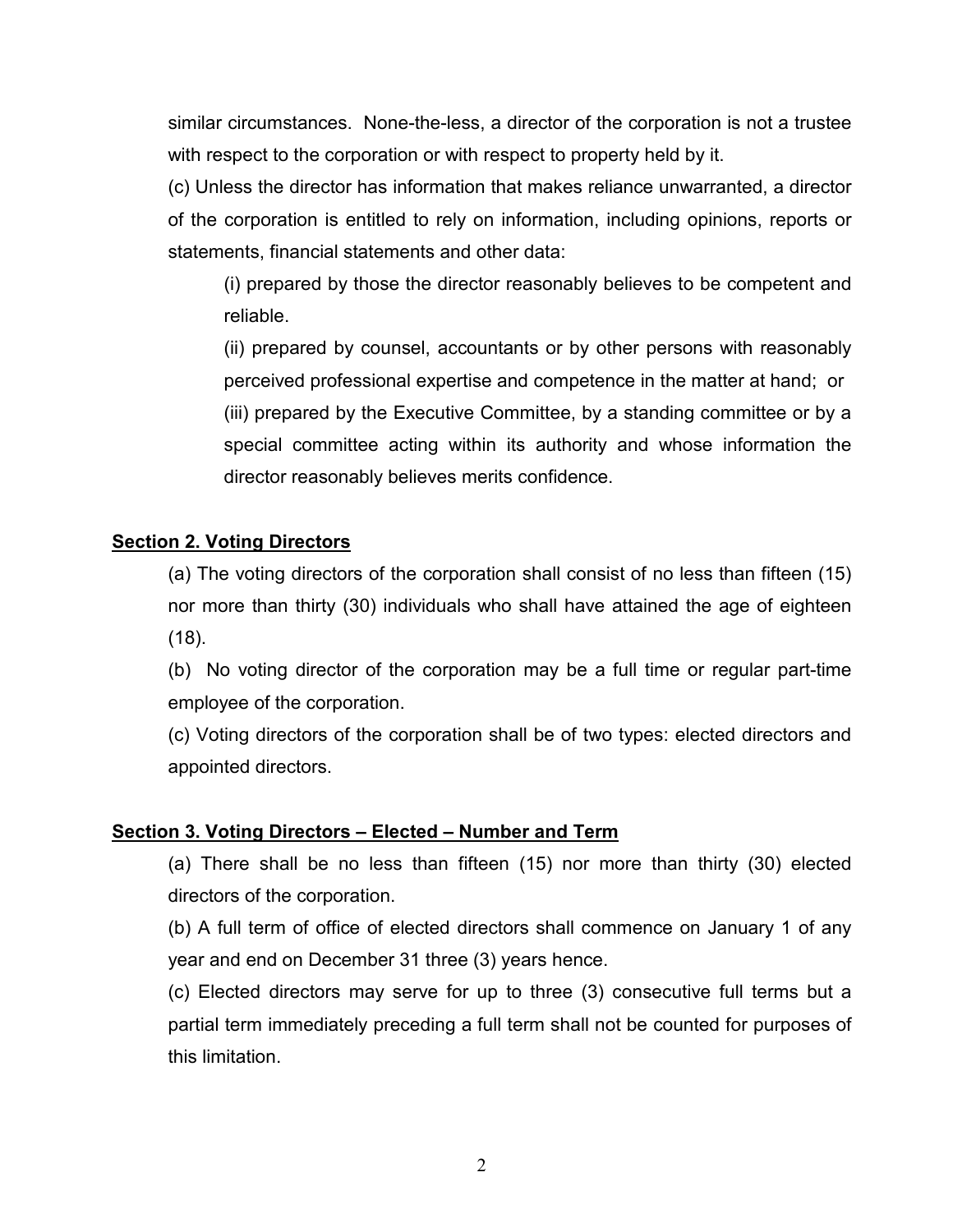(d) An individual who has served three (3) consecutive full terms as an elected director may serve as an appointed director or again as an elected director after a break in service of three (3) years.

## **Section 4. Election of Directors**

(a) Elected directors shall be elected by the Board of Directors by majority vote.

(b) Elections may be held at any regular or special meeting of the Board of Directors.

(c) The specific number of elected directors to be elected in each year shall be determined from time-to-time by the Board of Directors. The Board of Directors will endeavor to provide for staggered terms so that approximately an equal number of directors will be elected each year.

(d) Any other provision of this Article notwithstanding, the Board of Directors may shorten the initial term of any director by up to two years to facilitate compliance with this Section as near as reasonably possible.

(e) A vacancy in an elected directorship, whether by resignation, death, removal or increase in number of directors shall be filled by a majority vote of the remaining directors, even though less than a quorum, for the unexpired portion of the term.

(f) Nominations are accepted by board to review in November of the current year.

(g) Voted on in January to add new directors in March .

# **Section 5. Non-voting Directors -- Ex-officio**

- (a) The CEO of the corporation shall be an ex-officio, non-voting director of the corporation.
- (b) The Board of Directors may add other ex-officio, non-voting directors of the corporation for such terms and for such purposes as it may by resolution provide.

### **Section 6. Removal of Directors**

A voting director may be removed, at any time, with or without cause, upon majority vote of the remaining directors.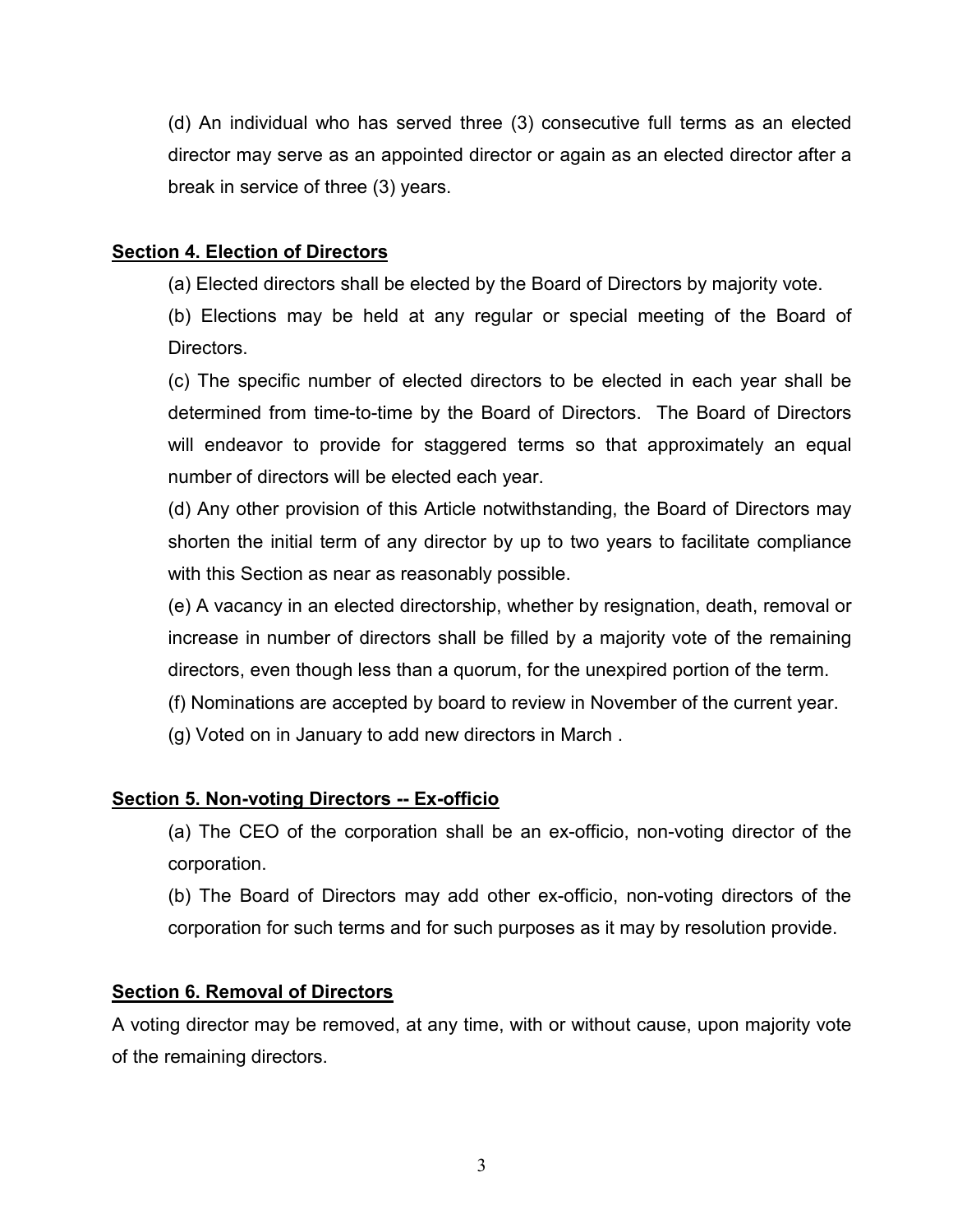## **Section 7. Meetings of Directors**

(a) Meetings of the Board of Directors may be called at any time and at any location by the president of the corporation, by the CEO of the corporation or at the request of any five (5) voting directors.

(b) Any meeting of the Board of Directors may be held by conference telephone or other means of remote communication that allows the directors physically in attendance at the meeting location to reasonably participate in the meeting with those attending by conference telephone or other means.

## **Section 8. Notice of Meetings**

(a) Notice of a meeting shall be given to all directors at least seven (7) days prior to the meeting. Notice may be given by:

(i) mail to the director's address last known to the corporation;

(ii) personal delivery; or

(iii) any electronic means.

(b) All directors are deemed, by virtue of acceptance of the position, to have consented to electronic notice given to the director by a means of delivery chosen by the corporation.

(c) Notice shall be effective when given by one of the means specified in this **Section** 

(d) A written or electronically transmitted waiver of notice signed or given by a director, whether signed before or after the time of the event for which notice is given, or attendance at the meeting for which notice was given, shall satisfy any requirement of notice.

# **Section 9. Quorum**

Ten (10) voting directors, in person, by conference telephone or by other remote means shall constitute a quorum for the transaction of business at any meeting of the Board of Directors.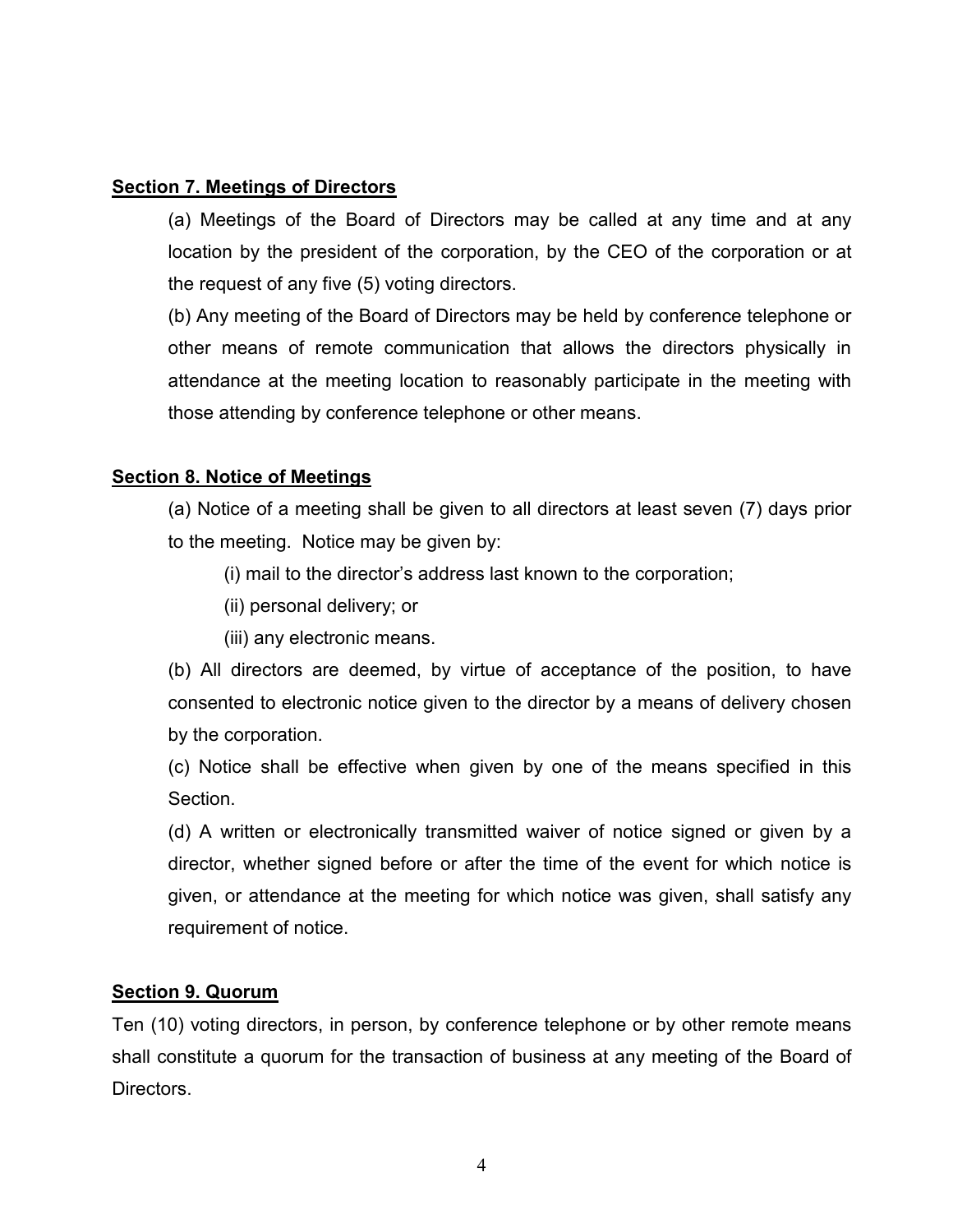### **Section 10. Voting**

(a) Unless otherwise specifically provided for in these Bylaws or by law, a majority vote of the voting directors present at any meeting shall be sufficient to take action on any issue presented.

(b) A voting director of the corporation present in person, by conference telephone or by other remote means at a meeting of the Board of Directors is presumed to have assented to an action approved by an affirmative vote of a majority of the voting directors present unless the director objects to the transaction of the business at the meeting, votes against the action, or is prohibited by these Bylaws or by law from voting.

(c) Proxy voting is prohibited at any meeting of the Board of Directors. However, a voting director of the corporation giving that any member of the Executive Committee of the corporation advance written or electronic consent or opposition to a proposal to be acted on at a meeting of the Board of Directors shall have the written or electronic vote counted as the vote of a director present at the meeting in favor of or against the proposal if the proposal acted on at the meeting is substantially the same or has substantially the same effect as the proposal to which the director has consented or objected. The document supporting the vote and the vote must be entered in the minutes or other record of action at the meeting. If the director is not present at the meeting, such consent or opposition to a proposal does not constitute presence for purposes of determining the existence of a quorum.

### **Section 11. Conflicts of Interest**

When the corporation is considering a transaction or arrangement in which a voting, nonvoting or ex-officio director, or a member of the family (as defined by law) of such director has a material financial interest, that director must reasonably disclose the material facts related to the interest prior to any action being taken by the Board of Directors. The director's presence at the meeting to consider the transaction or arrangement shall not be

5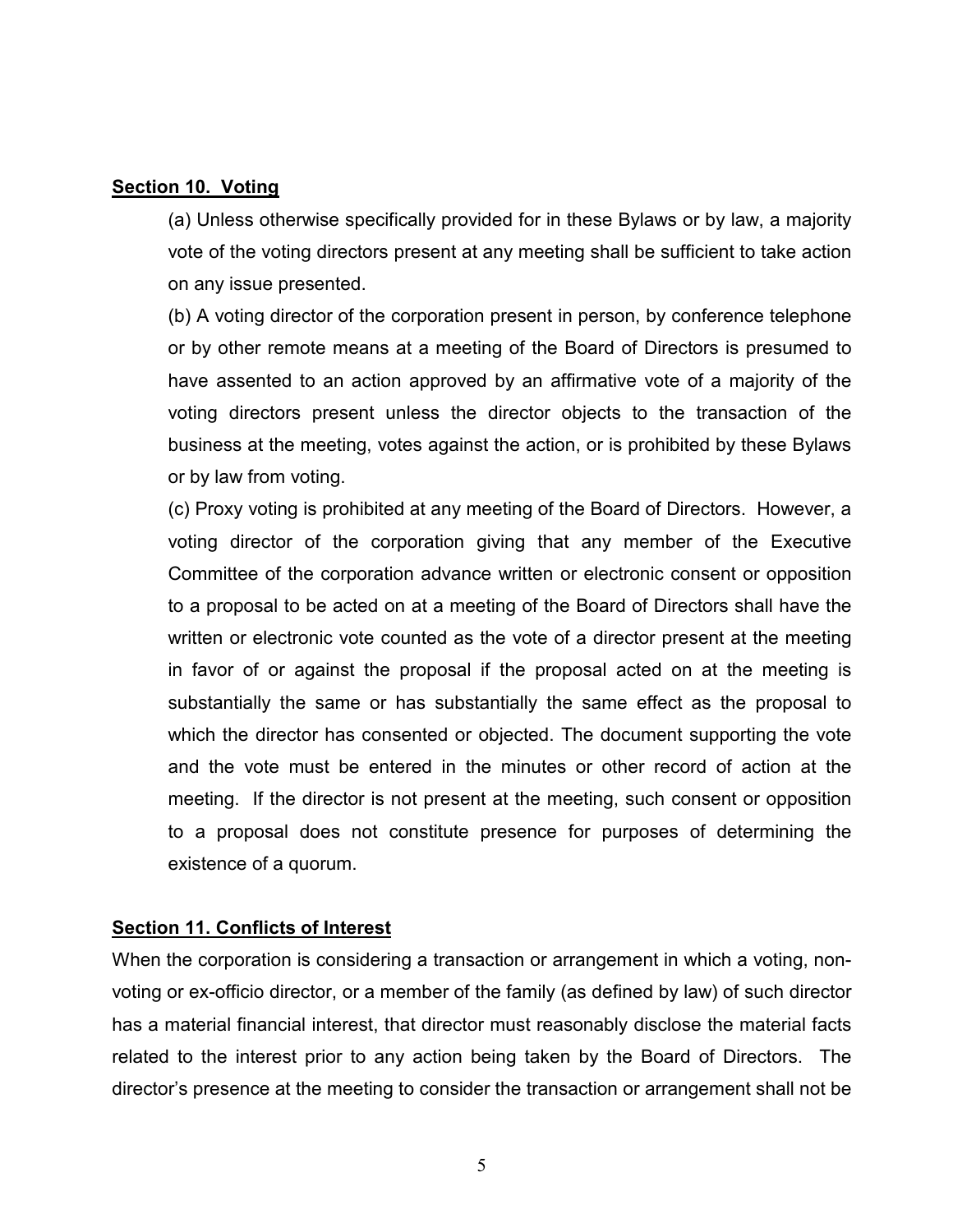counted in determining a quorum. The director shall abstain from any discussion thereon and shall not vote on any question pertaining to the transaction or arrangement.

## **Section 12. Rules of Meeting Conduct**

Meetings of the Board of Directors are to be conducted by the application of fair rules of procedure, not in conflict with the Articles of Incorporation, the Bylaws or with law, that are set by the officer conducting the meeting. In the event of any conflict with respect to rules of procedure, the Rules of Parliamentary Procedure as provided in such version of Robert's Rules of Order as the Board of Directors shall by resolution choose, will govern if not in conflict with the Articles of Incorporation, the Bylaws or with law.

## **Section 13. Director Compensation**

No voting director of the corporation shall receive direct or indirect compensation for service as a director of the corporation, as an officer of the corporation or as a member of any committee of the Board of Directors.

# **Section 14. Non-liability of Directors.**

No director of the corporation shall be personally liable for the debts or obligations of the corporation.

# **ARTICLE VI – OFFICERS OF THE CORPORATION**

### **Section 1. Officers – Number**

The officers of the corporation shall be a president, a vice president, secretaryand treasurer.

# **Section 2. Officers – Election and Term**

(a) The officers of the corporation shall be elected by a majority vote of the Board of Directors from among the elected directors for a term of one year commencing at the end of the Fourth Quarter Meeting of any year and ending at the end of the Fourth Quarter Meeting of the following year.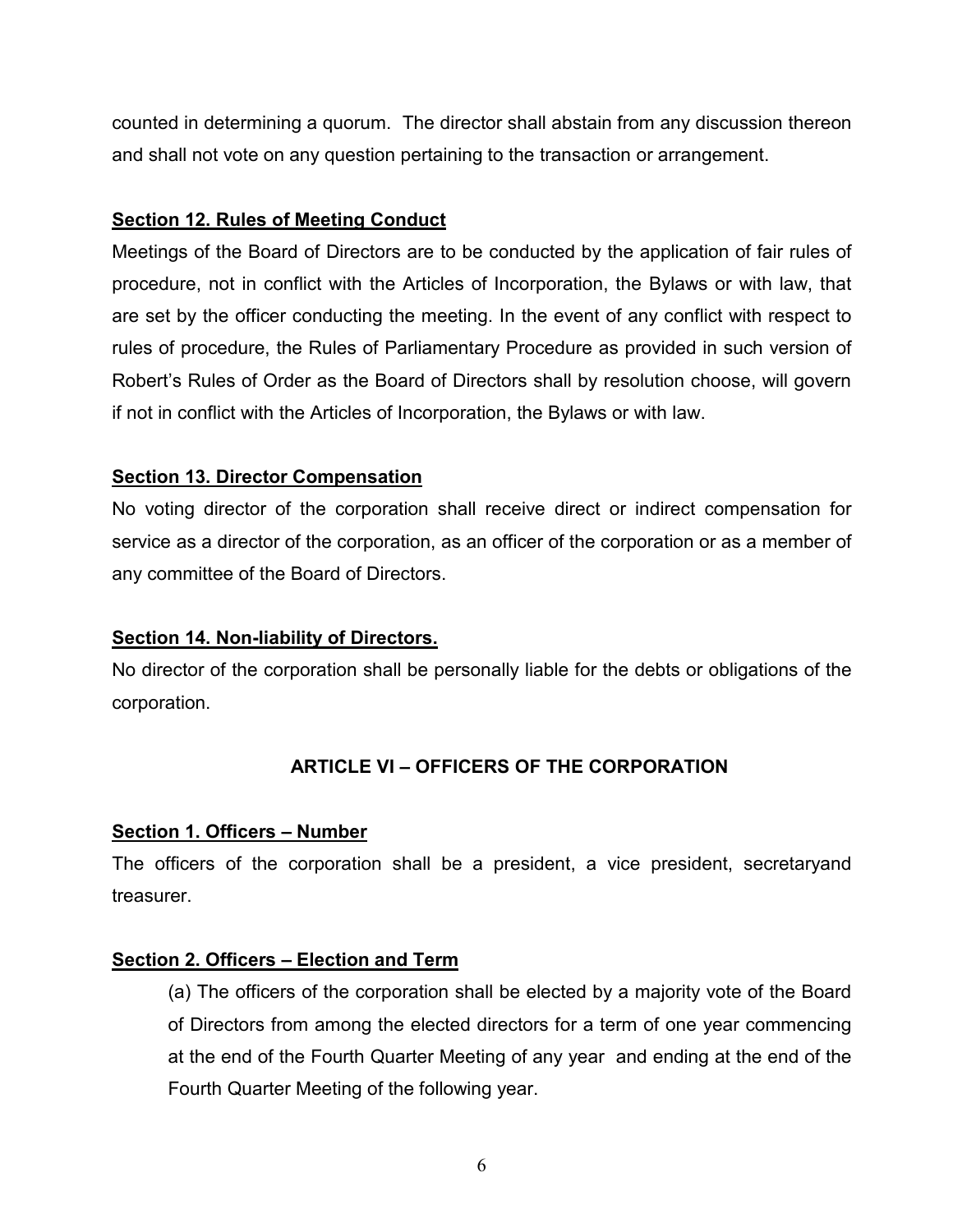(b) In case of a vacancy, the Board of Directors shall fill such office for the unexpired term.

(c) Elections of officers of the corporation may be held at any regular or special meeting of the Board of Directors,

(d) Any elected director may be elected to serve consecutive terms for the same office or to hold different offices in sequence.

(e) The expectation is the vice-president will be the president in waiting and will assume the position when the current president's term has completed or they step down from the position.

## **Section 3. Officers – Removal**

An officer of the corporation may be removed, at any time, with or without cause, upon majority vote of the remaining directors.

## **Section 4. Duties of Officers**

An officer of the corporation shall discharge the duties of office in good faith, in a manner reasonably believed to be in the best interest of the corporation and with the care that an ordinarily prudent person in a like position would exercise in similar circumstances. None-the-less, an officer is not a trustee with respect to the corporation or with respect to property held by it. The principal duties of the officers of the corporation shall be as follows:

(a) The president shall:

(i) preside at all meetings of the Board of Directors and of the Executive Committee;

(ii) see that all orders and resolutions of the Board of Directors are carried into effect;

(iii) report on the affairs of the corporation as conducted by the Executive Committee or by any special committee at each meeting of the Board of Directors;

(iv) sign and deliver all instruments pertaining to the business of the corporation except in cases in which the authority to sign and deliver is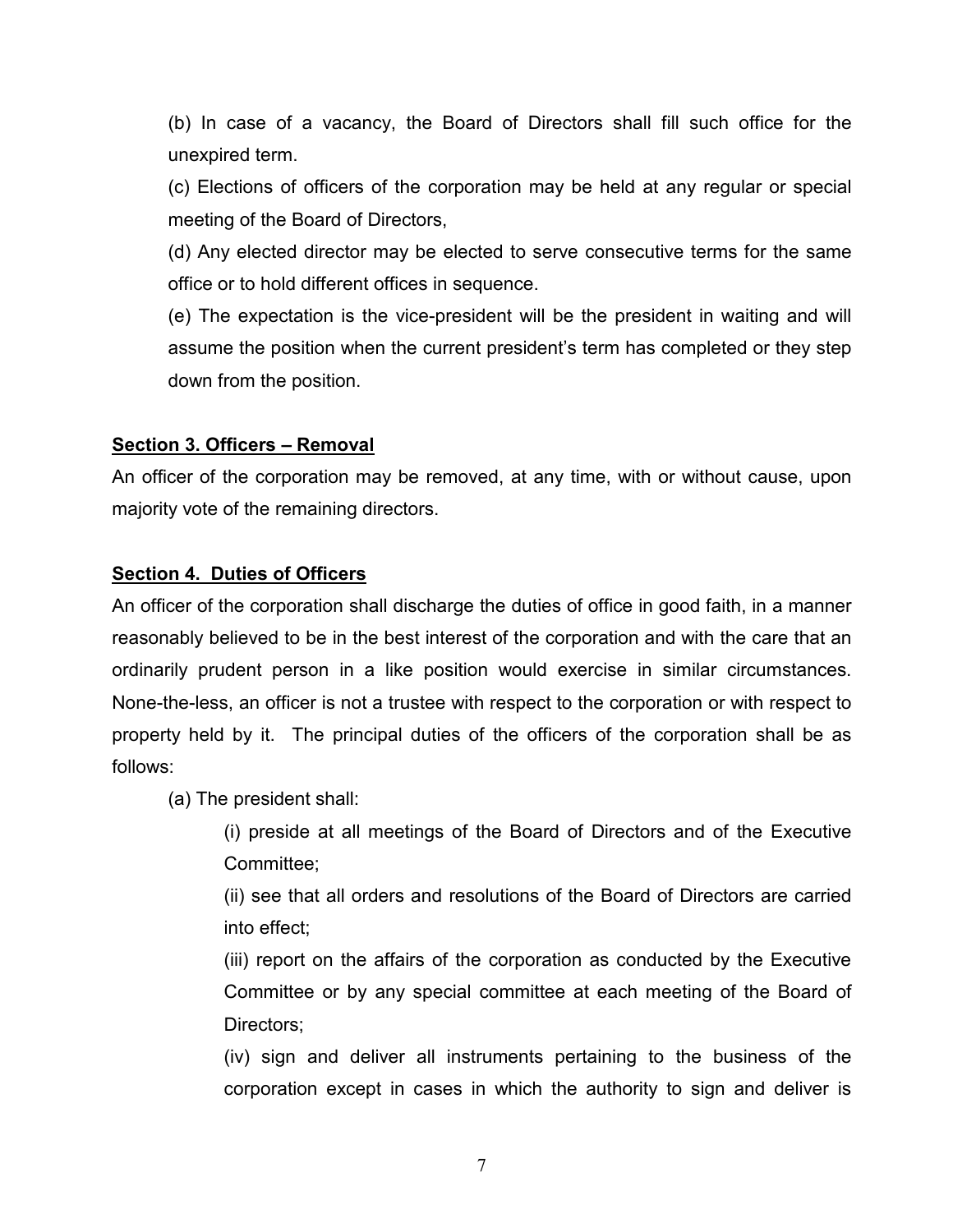given by law to another individual or is expressly delegated by the Board of Directors;

(v) have custody of the records of the Board of Directors and the corporation; and

(vi) perform such other duties as the Board of Directors may provide;

(vii) After presidential term has completed the past president will remain on the executive committee as an ex-officio, non-voting member, until the newly elected president's term has ended. At which time the former president will become the past president.

(b) The vice president shall:

(i) serve in the absence of the president;

(ii) be assigned responsibility for the duties of a standing committee and preside at all meetings of that committee;

(iii) report to the president of the corporation and the Board of Directors on the affairs of the corporation as attended to by such standing committee; and

(iv) perform such other duties as the Board of Directors may provide.

(c) The treasurer shall:

(i) keep accurate financial records for the corporation;

(ii) endorse and deposit all money, drafts and checks in the name of and to the credit of the corporation in depositories approved by the Board of Directors;

(iii) disburse funds and issue checks and drafts as ordered by the Board of Directors;

(iv) give an account of all transactions and the financial condition of the corporation to the president of the corporation;

(d) The Secretary shall:

(i) record all proceedings of the meetings of the Board of Directors, of the Executive Committee, of the standing committees and of any special committee;

(ii) give all notices of the meetings of the Board of Directors, the Executive Committee, of the standing committees and of any special committee; and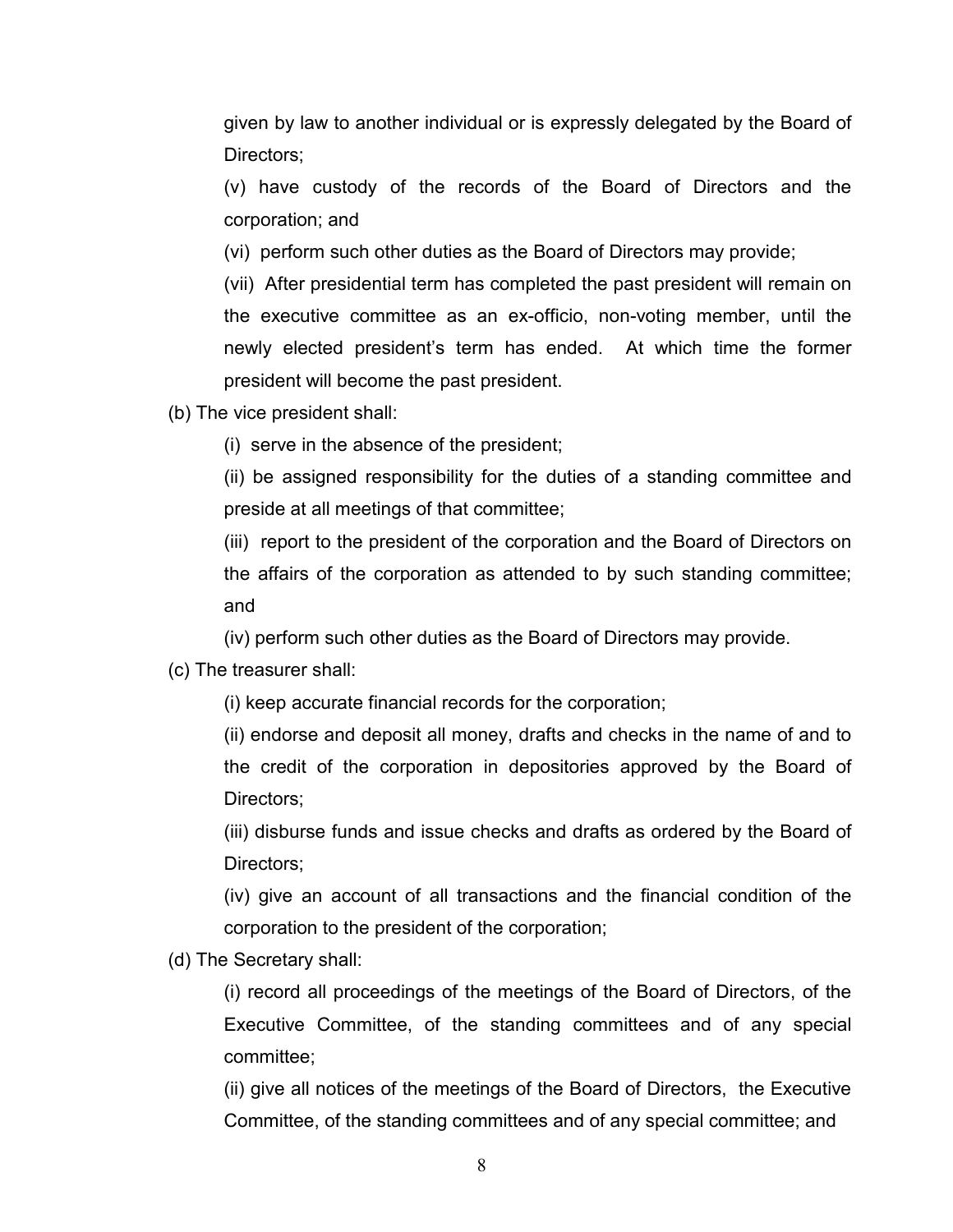(iii) perform such other duties as the Board of Directors may provide.

### **Section 5. Delegation of Officer's Duties**

Unless prohibited by the Articles of Incorporation or by law, each officer may delegate some or all of the duties of office to other individuals, including to employees of the corporation. If the officer delegates any or all responsibilities of their office, this must be approved by the board and included in the minutes of the corporation. The officer remains subject to the standard of conduct for an officer with respect to the discharge of the duties delegated.

### **ARTICLE VII – EMPLOYEES**

### **Section 1. CEO**

(a) After consulting with the Board of Directors, the President of the University will appoint or contract with an individual who is not a voting member of the Board of Directors to be the chief executive officer (CEO) of the corporation and to be responsible for its day-to-day management.

(b) The Board of Directors may delegate such powers, rights, and duties to the CEO as it shall by resolution provide. In addition, the CEO shall have the exclusive power and obligation to:

(i) consult with the officers of the corporation;

(ii) give reports of the operations of the corporation to the Board of Directors, to contributors or to potential contributors to the corporation, to the President of Dickinson State University or to members of his/her cabinet, to government entities, to the university community or to the public; (iii) supervise and manage the corporation's business in a prudent manner; and

(iv) prepare annual budgets for the corporation to be considered and acted upon by the Board of Directors;

(v) make and undertake all necessary and reasonable expenditures, and to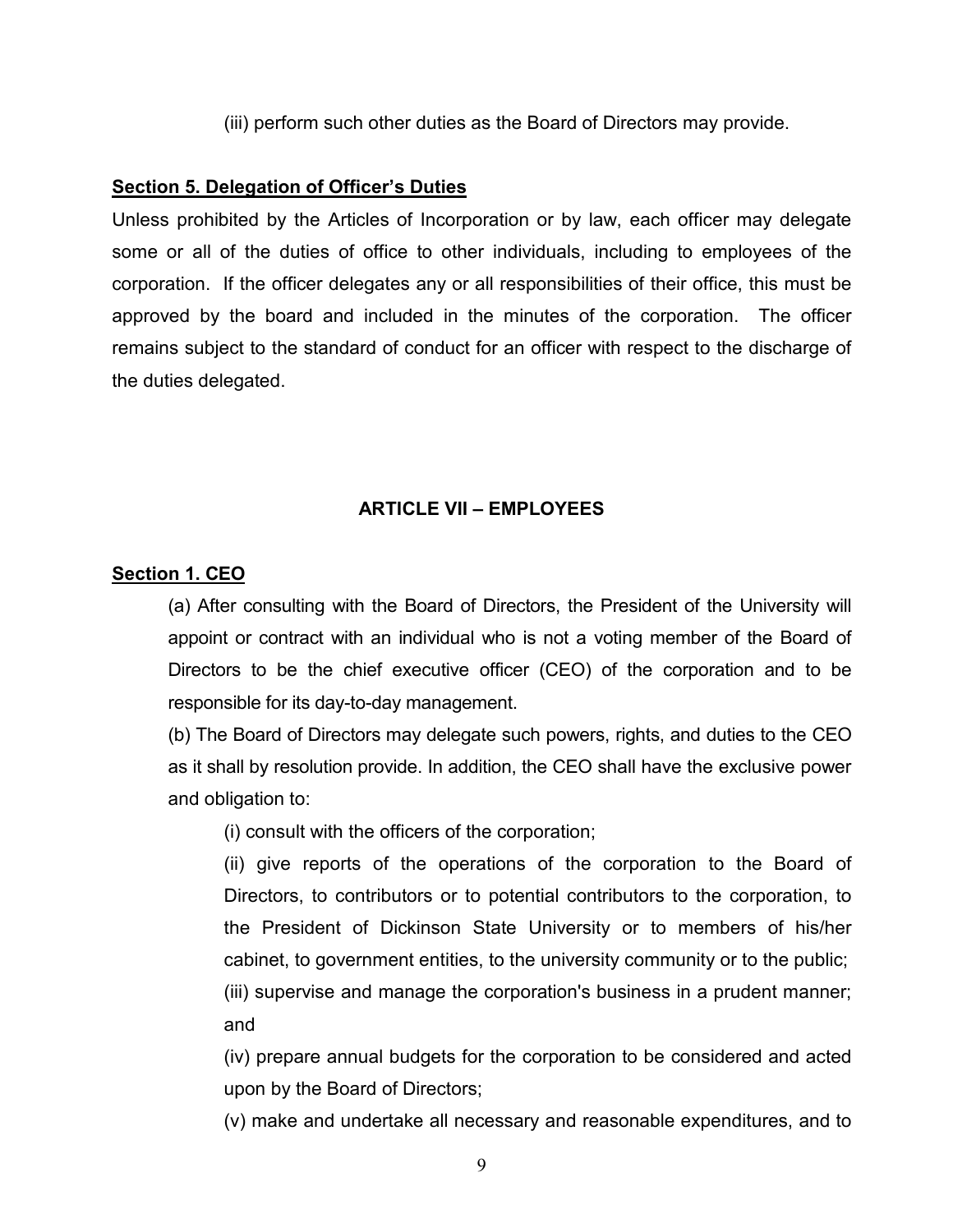transfer, sell, encumber or dispose of such assets as are necessary, to implement the requirements of the approved budgets.

(vi) follow guidelines for the operation of the corporation established from time to time by a standing committee, a special committee, the Executive Committee or the Board of Directors;

(vii) make such off budget or other non-budgeted net expenditures in furtherance of the best interests of the corporation in accumulative amount no greater than \$35,000 in each fiscal year.

(c) Except as authorized by Section 1 of this Article, the CEO may not do any of the following without the consent of the Board:

(i) transfer, sell, encumber or dispose of the corporation's assets or funds;

(ii) make, refinance, increase, or extend loans of the corporation; or

(iii) engage the corporation in any business or incur any obligation other than that specified in the extension of authority to the CEO by this Article.

(d) The Board of Directors may authorize other employees or independent contractors to be hired or engaged, as it deems necessary for the operation and management of the corporation. If so authorized, such employees or independent contractors shall be hired or engaged by the CEO for the corporation. Unless otherwise provided by contract or policy, such employees or independent contractors shall serve at the pleasure of the CEO.

### **ARTICLE VIII – BOARD COMMITTEES**

### **Section 1. Executive Committees -- Membership**

(a) An Executive Committee consisting of the president, the vice president, the secretary-treasurer, the President of DSU serves as an ex-officio non-voting member and any chairperson of the corporation who serve as the chairpersons of the corporation's standing committees shall direct the activities of the corporation between meetings of the Board of Directors. When doing so, the Executive Committee is empowered to act as the Board of Directors is empowered. Executive Committee actions must be presented to the full board for ratification within two weeks of the action of the Executive Committee.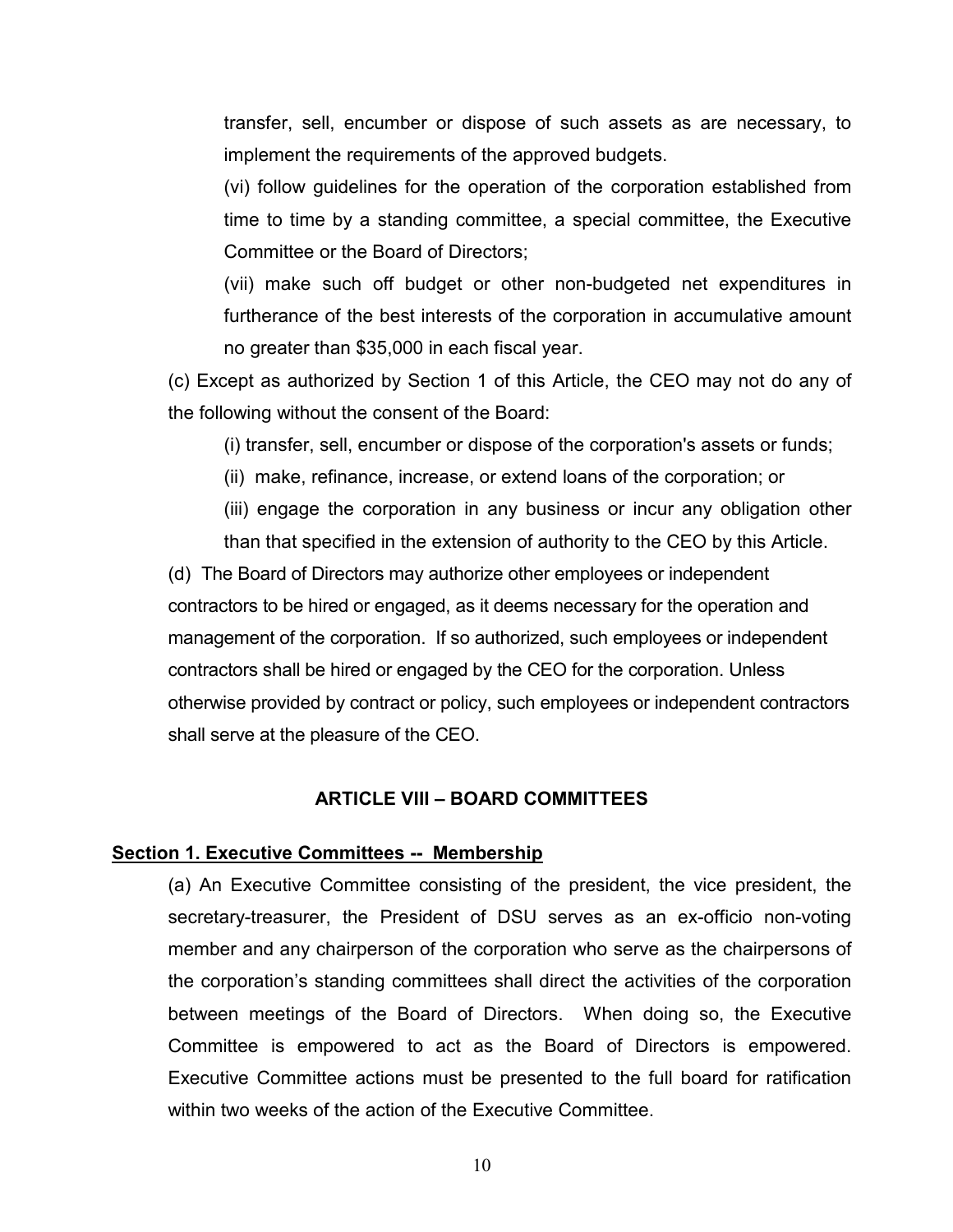## **Section 2. Standing Committees – Creation, Duration and Membership**

(a) The Board of Directors shall have power to create, from time-to-time, standing committees for such purposes as it may by resolution provide. A standing committee may not delegate its duties nor create a subcommittee.

(b) Standing committees shall remain in existence until terminated by the Board of Directors.

(c) The president of the corporation shall annually appoint voting directors of the corporation to serve on one or more standing committees. The membership of a standing committee may also consist of individuals who are not directors of the corporation as long as such individuals shall not be a sufficient in number to be a quorum.

## **Section 3. Other Committees -- Creation and Duration and membership**

(a) The Board of Directors or the Executive Committee shall have power to create special committees.

(b) A special committee shall be established only for a particular purpose and for a particular duration specified in the resolution creating it. A special committee may not delegate its duties nor create a subcommittee.

(c) Members of a special committee shall be individuals appointed by the resolution creating the special committee or, in absence thereof, by the president of the corporation.

(d) The membership of a special committee may consist, in whole or in part, of individuals who are not directors of the corporation.

### **Section 4. Committee Meetings**

(a) Meetings of the Executive Committee may be called by the president of the corporation, by the CEO of the corporation or by any two (2) other members of the Executive Committee.

(b) Meetings of each standing committee and special committee may be called by the president of the corporation, by the CEO of the corporation and by the vice president in charge of such committee or by its chair if not a vice president.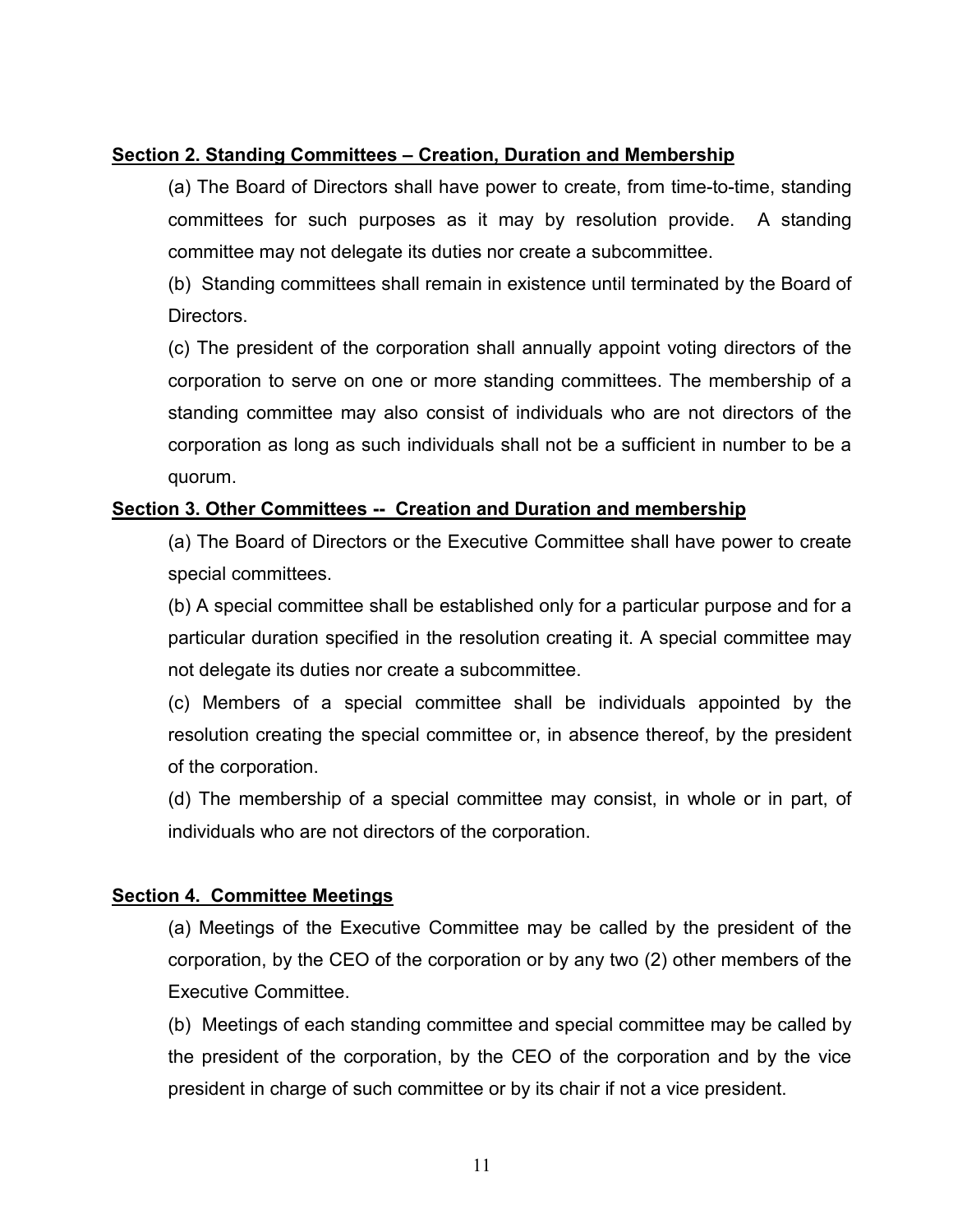## **Section 5. Notice**

(a) Notice of a meeting of the Executive Committee, of a standing committee or of a special committee shall be given to all committee members at least two (2) days prior to the meeting. Notice may be given by:

(i) mail to the committee member's address last known to the corporation;

(ii) personal delivery; or

(iii) any electronic means.

(b) All committee members are deemed, by virtue of acceptance of the position, to have consented to electronic notice given to the member by a means of delivery chosen by the corporation.

(c) Notice shall be effective when given by one of the means specified in this Section.

(d) A written or electronically transmitted waiver of notice signed or given by a member of a committee, whether signed before or after the time of the event for which notice is given, or attendance at the meeting for which notice was given, shall satisfy any requirement of notice.

(e) Meeting Minutes to be submitted to the full Board of Directors within two week of the Executive Committee meeting.

# **Section 6. Application of Other Rules to Committees**

The provisions of Article IV, Sections 12-16 shall apply to the meetings of the Executive Committee, a standing committee or a special committee and to its members as if such committee was the Board of Directors and whether or not the committee includes individual members not directors of the corporation.

# **ARTICLE IX – MISCELLANEOUS PROVISIONS**

### **Section 1. Fiscal Year**

The fiscal year of the corporation may be fixed by resolution of the Board of Directors.